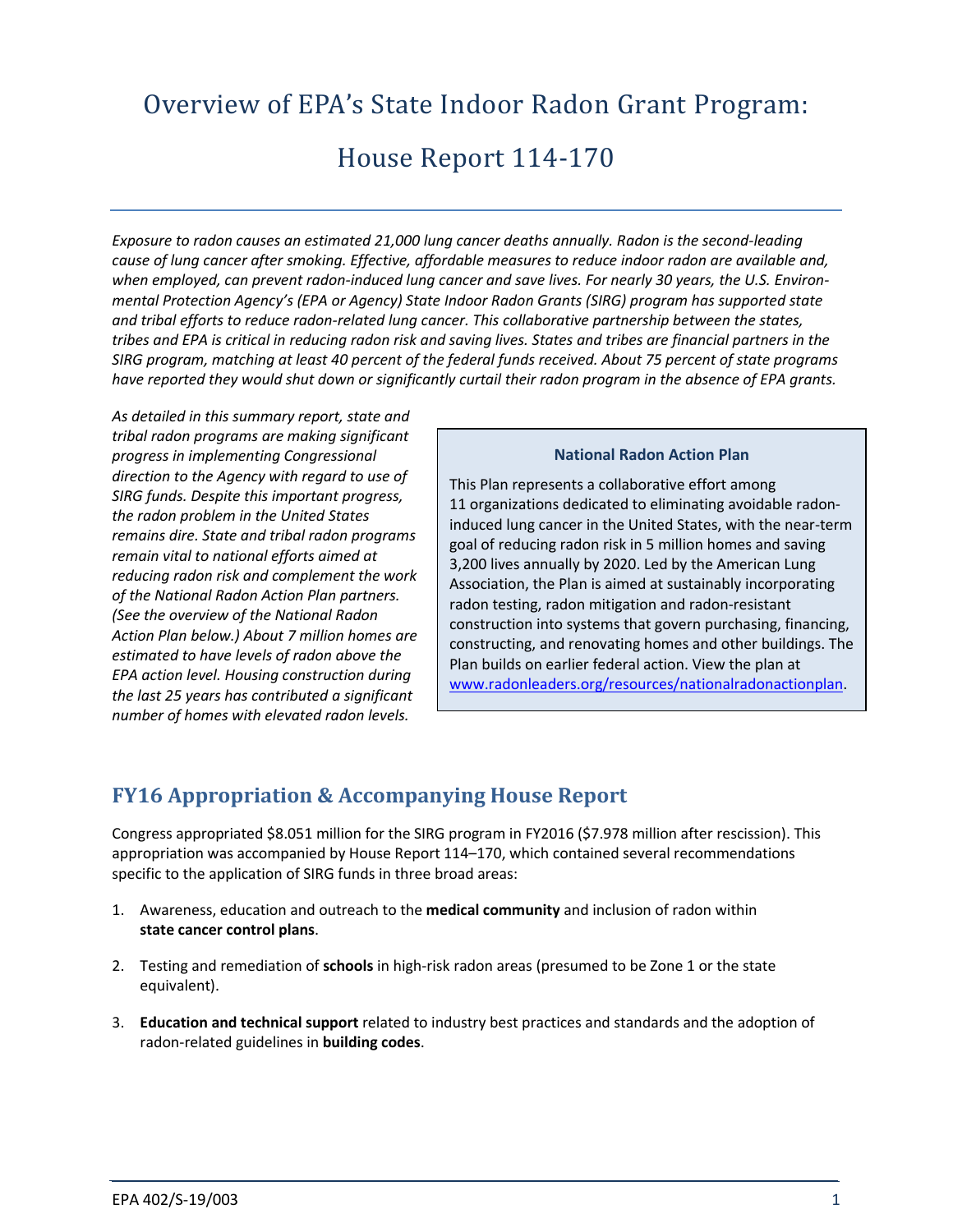### **EPA's Response**

In the spring of 2016, the EPA Headquarters radon program took several steps to implement the House Report language, including:

### The House Report

recommendations were considered in the context of the Indoor Radon Abatement Act's statutory priorities and direction and the Office of Air and Radiation National Program Manager Guidance for FY 2016–2017. In addition, consideration was given to states' and tribes' current work plans, capabilities and capacities.

- Senior and mid-management level meetings with EPA Regional offices to detail the House Report recommendations and implementation options.
- A memorandum to Regional program managers providing a summary of the recommendations found in House Report 114– 170 and outlining requirements on Regional reporting of their states' implementation of the language.
- Issuance to EPA Regional offices of a special grant Term and Condition requiring SIRG states and tribes to report on progress toward implementing House Report language.

States and tribes reported work planned or already in progress in five activity areas aligned with EPA's radonrelated strategic goals and in response to House Report 114–170:

- 1. Promoting awareness about radon exposure to the **medical community (Medical)**.
- 2. Including radon in **state cancer control plans (CCPs)**.
- 3. Testing for and remediating radon in **schools (Schools)** in high-risk radon areas.
- 4. Providing **continuing education (CE) and technical support (Support)**.
- 5. Including radon-reduction strategies in **state and local building codes (Industry Codes)**.

The primary aim of EPA's radon program is to protect public health, especially the health of families, by reducing the risk from radon exposure. Major actions are those that directly result in expanded radon testing of existing homes, mitigation of high radon levels within those homes, and radon-resistant new construction.

### **Overall Findings**

After receiving responses from states and tribes, EPA examined the planned and in-progress activities and coded them into three categories. If a state or tribe had not made plans within a certain area, the response was coded as "none." Actions that had been initiated, but were in early stages and had potential for radon risk reduction were coded as "minor." Actions that had been achieved with a greater potential for risk reduction were coded as "major." **The summary of the states' and tribes' responses tells a powerful story of risk reduction using SIRG funds in alignment with House Report language.** The SIRG program received 49 responses describing state and tribal efforts that address the key areas identified in House Report 114– 170, representing a response rate of 96 percent. **Significantly, the program found that all EPA Regions addressed all of the components of the House Report language in at least one of their state or tribal programs**.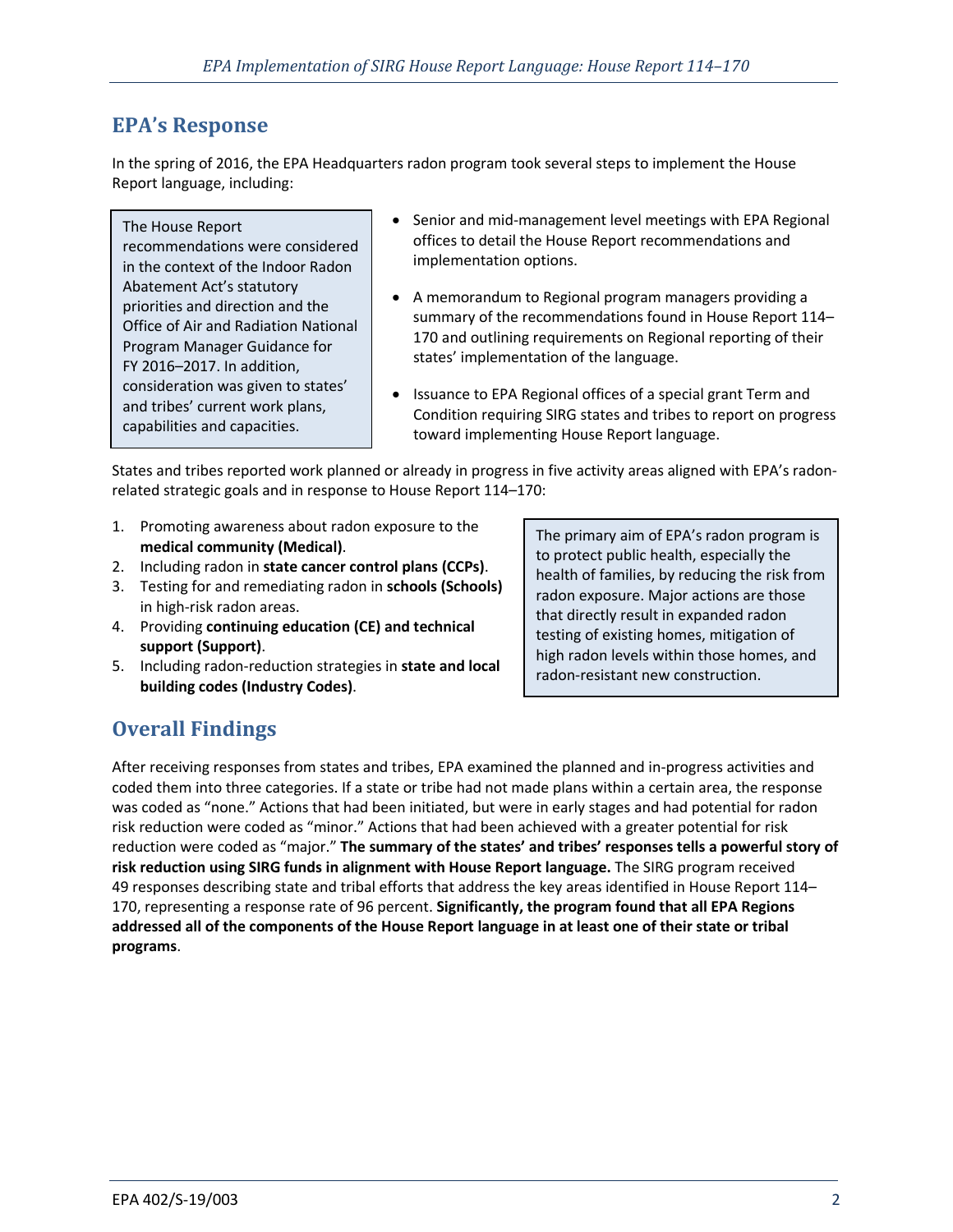

### **Map showing states (blue) and tribes (called out) that received FY16 SIRG funding.**

*Key Take-Aways*

- All of the 46 states (including the District of Columbia) that received FY16 SIRG funding responded. Of the six tribes that received FY16 SIRG funding, three (50%) responded.
- A majority of reporting grantees (63%, 31 out of 49) performed major actions to support efforts toward reducing radon exposure in schools and building new schools with radon-reducing features.
- 74% of the states and tribes (36 out of 49) that responded develop and disseminate educational materials and/or engage in outreach events for medical professionals; 22% (11 out of 49) provide or distribute free or low-cost radon test kits through the medical community.
- A vast majority (94%, 46 out of 49) of the grantees that responded are undertaking activities to provide continuing education and technical support, representing a significant investment area among SIRGfunded programs.
- Of the responding grantees, 27% (13 out of 49) do not have activities to include radon-reduction strategies in state and local building codes; this area provides an opportunity for increased emphasis and growth.
- As a result of grantee efforts, 84% (41 out of 49) of the state cancer control plans mention radon; 24% (12 out of 49) of these include strategies aimed specifically at reducing radon risk.

Tribes receiving SIRG funding continue to excel in the area of testing for and remediating radon in schools in high-risk radon areas, with all three reporting tribes conducting major activities in this area.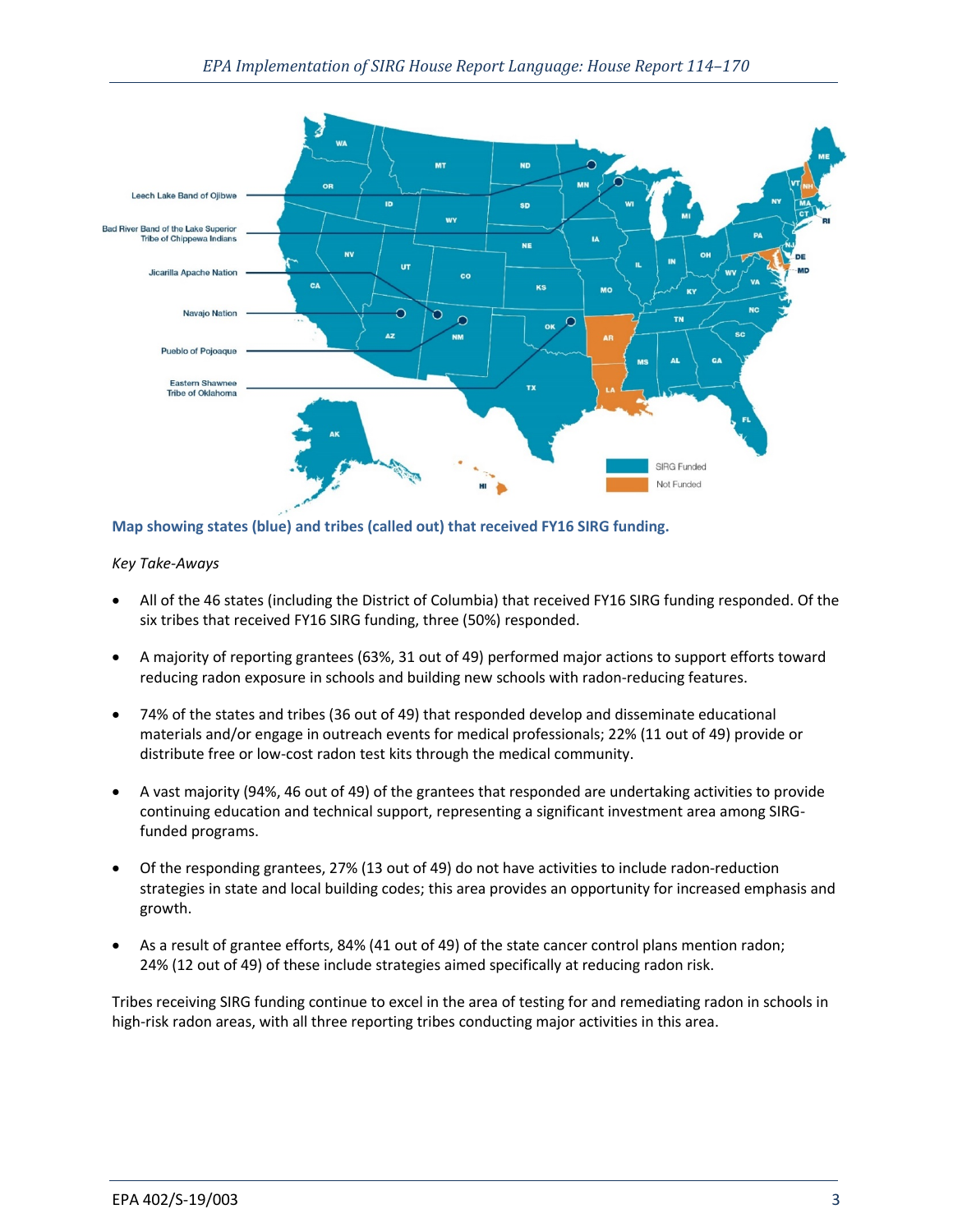The below graph highlights the number of states and tribes undertaking actions to reduce radon exposure risk in each of the activity areas identified in House Report 114–170.



**State and Tribal Activities Within Activity Areas (n = 49)**

## **Spotlight: Successful Approaches for Reducing Radon Risk**

This section showcases current, major activities funded at least in part by EPA's SIRG program in FY16 that states and tribes are undertaking in alignment with the House Report language.

### **Education and outreach to the medical community:**

- **Nevada** partners with the Nevada Nurses Association to offer continuing education credits. The state also co-hosted a radon meeting that provided an education and networking forum for medical personnel and other stakeholders.
- **Rhode Island** partners with hospitals and national, state and local cancer coalitions to educate medical personnel. The state program also provides the medical community with information about radon reported in air measurements in residential and public buildings.
- The **Minnesota** Department of Health focuses on Commission on Cancer–accredited hospitals to train hundreds of people about radon and resulting in hundreds of radon tests completed.

### **Inclusion of radon in state cancer control plans:**

- The **Iowa** Cancer Control Plan supports radon-resistant new construction, encourages the use of qualified mitigators, advocates for the testing and mitigation of rental housing, and supports financial assistance and incentives for radon mitigation. The plan also calls for advocacy for comprehensive legislation requiring radon-resistant new construction and encouragement of radon testing before all home sales.
- **Kentucky's** state cancer control plan includes radon in one of its four cancer-prevention goals related to environmental carcinogens. This goal includes three specific objectives in seven categories that focus on radon.